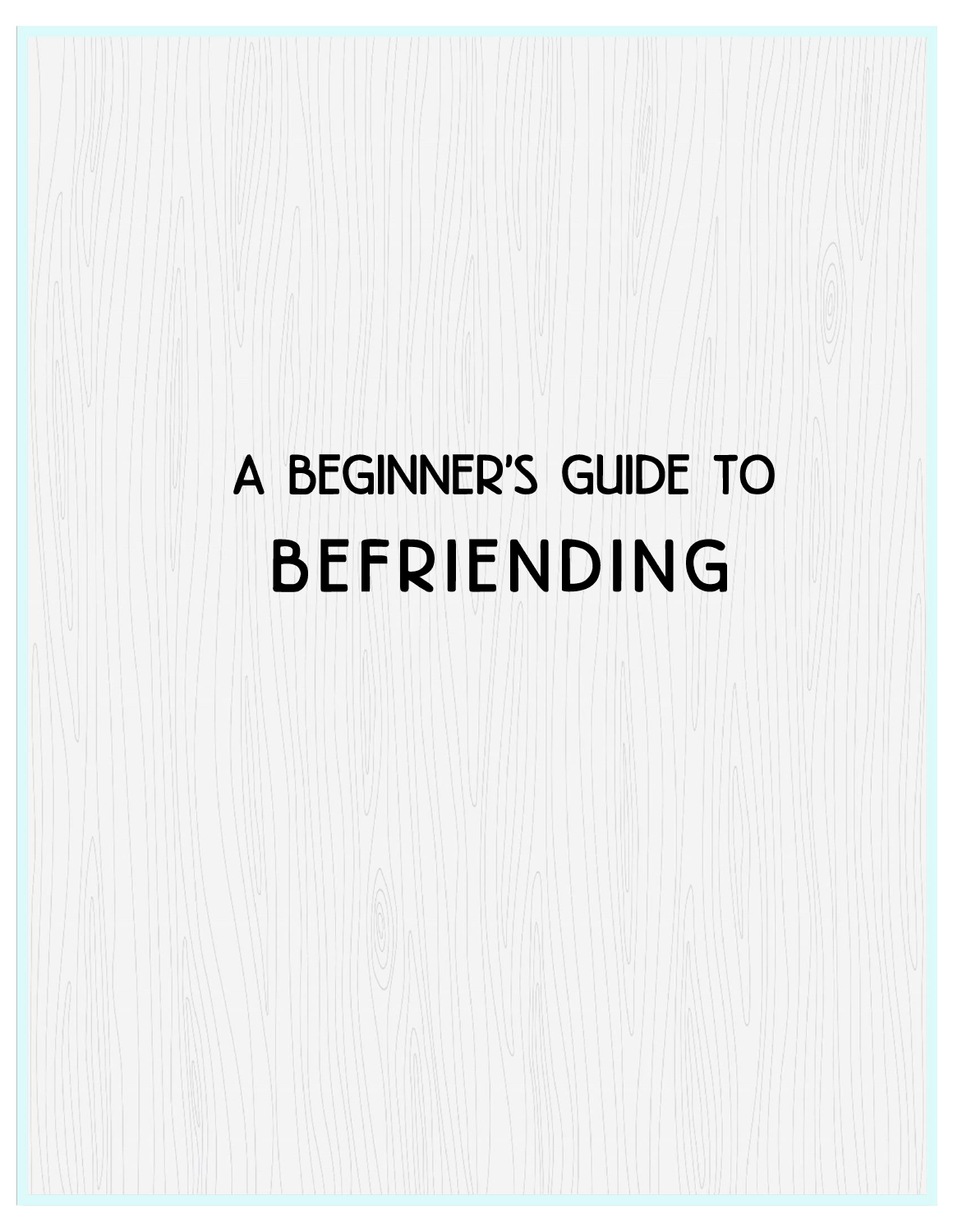# **TABLE** OF CONTENTS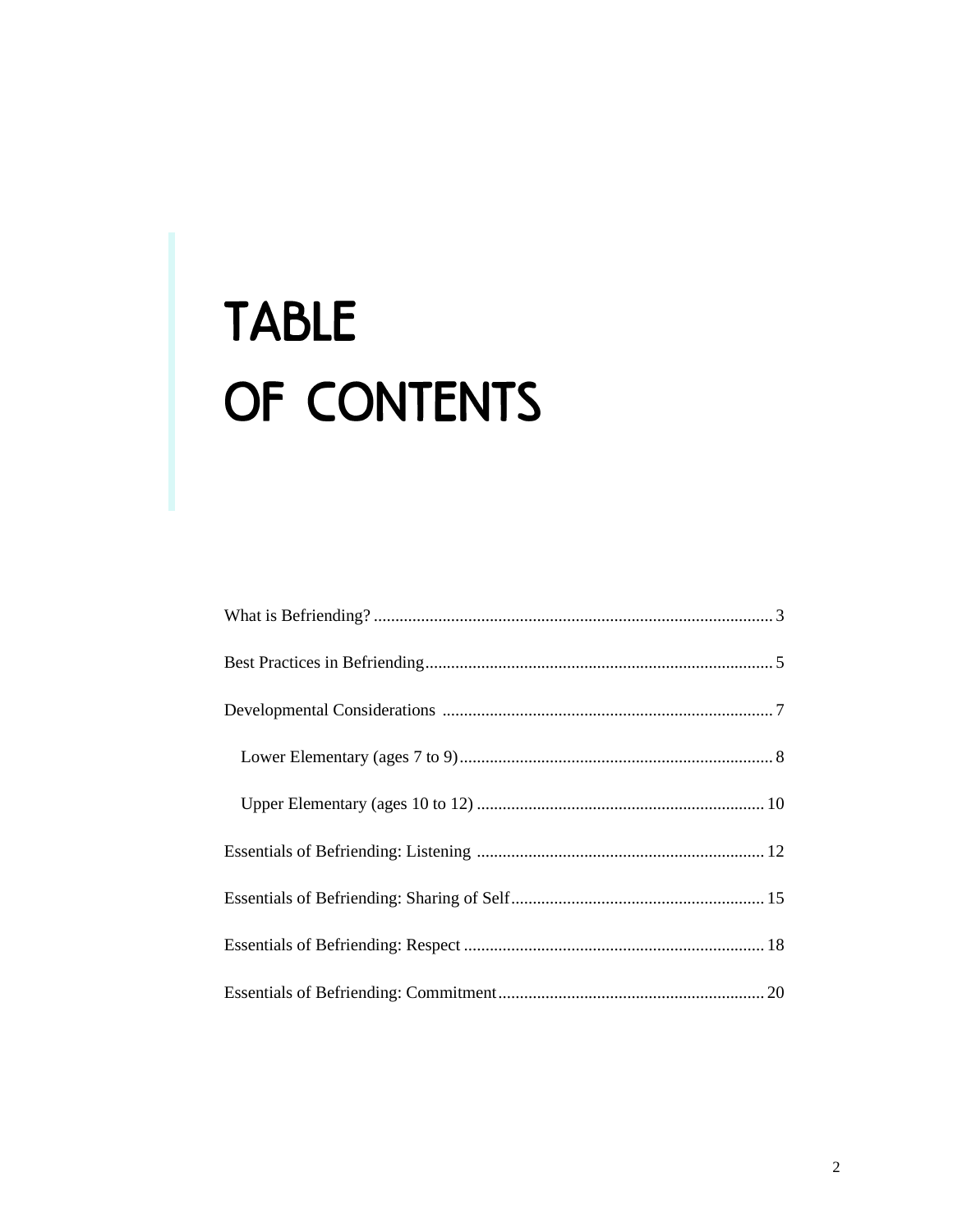# **WHAT IS BEFRIENDING?**

Robert Mulholland defines spiritual formation as "a process of being conformed to the image of Christ for the sake of others."<sup>1</sup>

It is a fact that God's word invites us to share in the privileged space of transformational growth of other believers. Hebrews 10:24-25 reads, "And let us consider how we may spur one another on toward love and good deeds, not giving up meeting together, as some are in the habit of doing, but encouraging one another—and all the more as you see the Day approaching."

This mandate is for the benefit of all his people and holds no age limit. Children are especially in need of "faith-friends" to walk alongside them as they grow in relationship with Christ.

There are many different words we use for this type of relationship. In the church, we may call it "discipleship." Another descriptor can be "mentoring."

Both words "disciple" and "mentor" can be quite intimidating! The complexity and desired outcomes can bring anxiety to those asked to fill the role. To enter into a mentoring or discipling relationship can imply one is qualified, experienced, and brings knowledge and answers.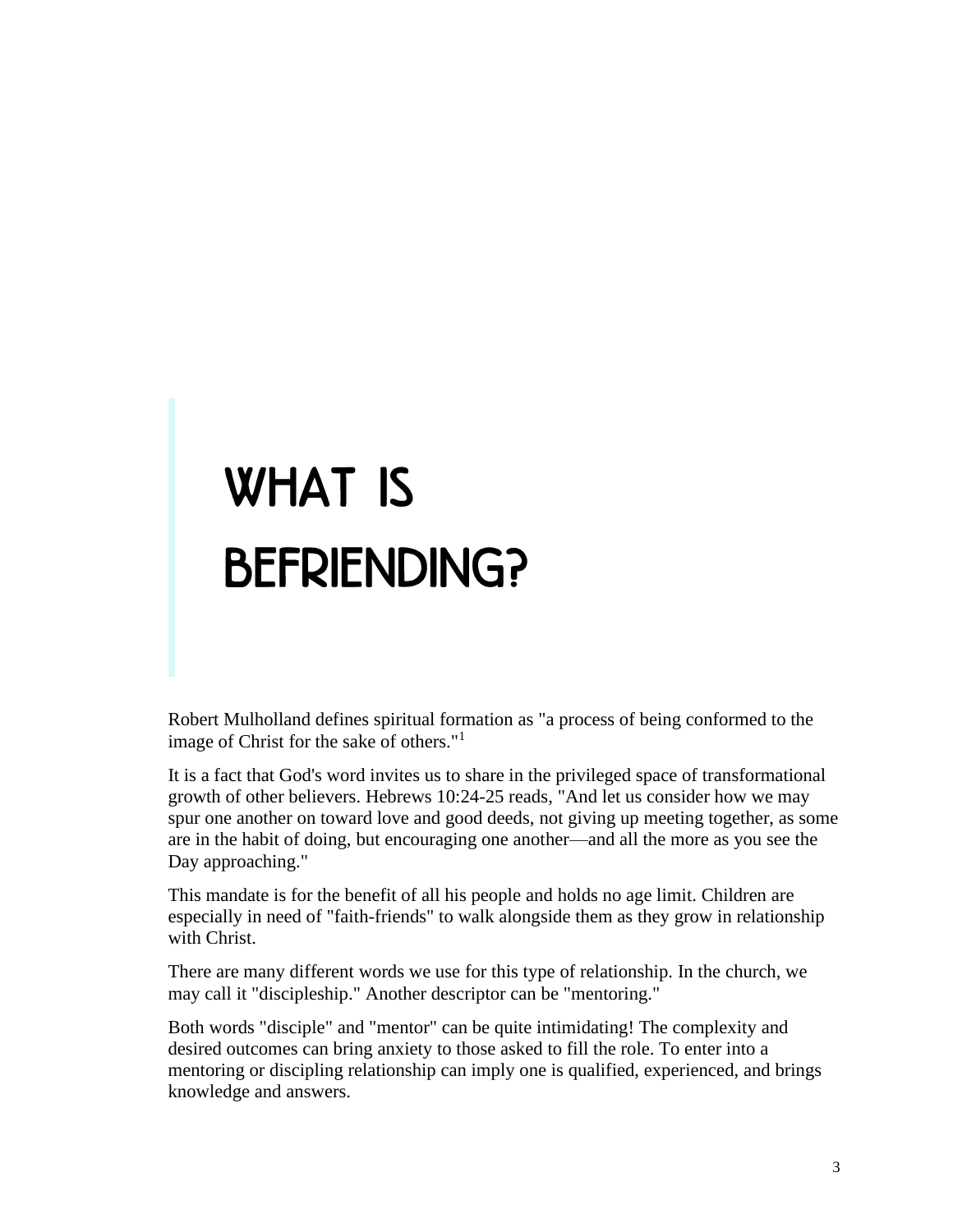Walking alongside young believers is a role very few people feel "qualified" to accept. After all, does anyone have all the answers about life and faith? An even more common fear is "what if I mess up?"

Despite the hesitation many adults face, a grounded reality remains. A colleague of mine states it best in saying the more trusted people speak into the lives of children, the greater the opportunity for directed faith conversations to lead to godly actions.

Dianna Garland gives us a refreshing lens through which to view mentoring. She calls it "befriending."<sup>2</sup>

There is freedom in the word "befriending":

- You don't have to know all the answers
- You don't have to be perfect
- You don't have to have a certain level of experience
- You don't have to be considered a "success"
- Anyone can be a friend

Garland identifies four essentials to effective befriending: listening, sharing of self, sensitivity, and commitment. For each essential, this booklet will present five keys to help us reflect the love of God and establish a befriending relationship with a child. The focus age for this material is elementary age children, approximately seven to twelve.

As you humbly enter into God's work in the life of another, you will likely be equally blessed!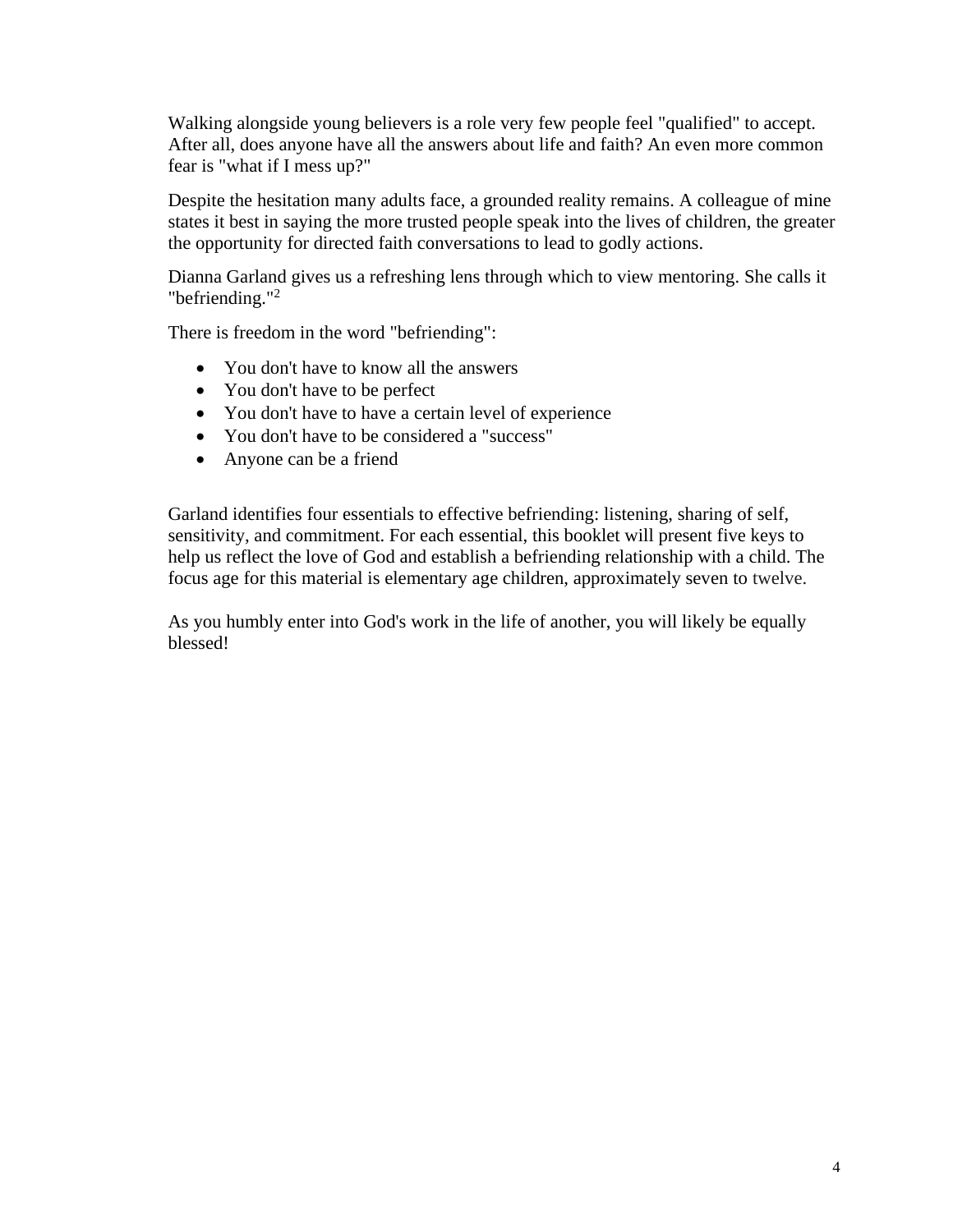# **BEST PRACTICES IN BEFRIENDING**

Before we discover keys to befriending, we need to understand best practices for the safety of all involved.

### **Follow Policies**

Strictly follow all policies and procedures the ministry, church, or their insurance company, has outlined for meeting with children and youth. Since most churches have a two-adult rule to protect both children and volunteers, you may need to be creative in when and where you spend time in a befriending relationship.

When in doubt about anything, always ask *first*!

Should a policy be broken in your time spent with a child, do not try to hide or overlook it. Immediately present it to the appropriate leadership so the situation can be addressed.

### **Allow Children to Make Choices**

In the same way we would not invade an adult's physical space, nor should we do so with a child. Allow a child to decide whether or not they want to hug you or anyone else. It's best to always ask a child first, such as "Can I give you a high-five?"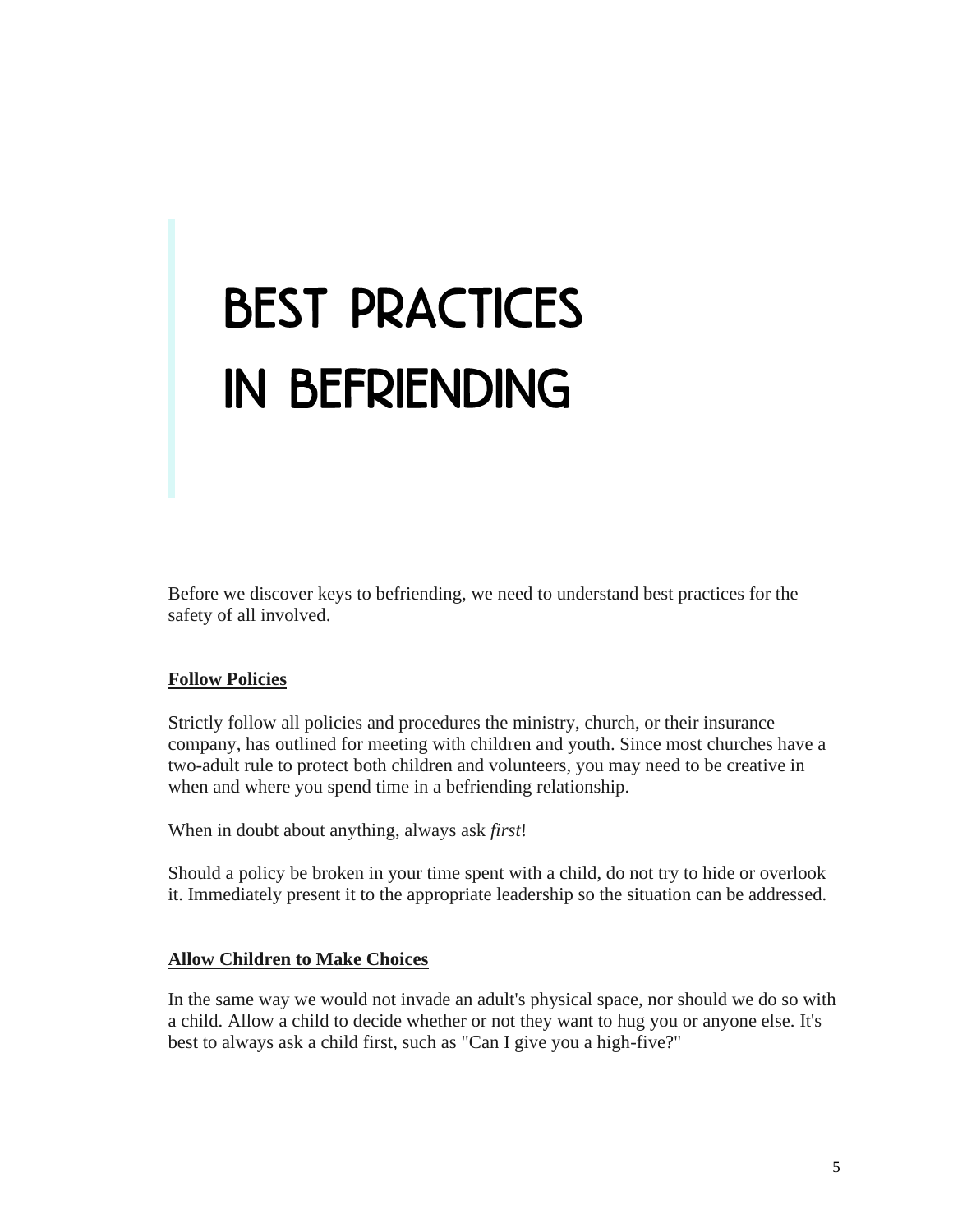### **Talk to Parents or Guardians**

Before entering into any befriending relationship, always talk to the child's parent or guardian. It's important to share that a faith-friend is not replacing a parental role.<sup>3</sup> Some important things to establish are:

- What the program or meeting schedule involves
- Who to contact with concerns
- Permission for outings
- Boundaries, such as curfew and restricted activities
- Medical or personal knowledge needed about the child

## **When Trust is Broken**

All relationships are complicated. Rifts happen suddenly or over time. We are all human, and not all our choices are good ones. Do not give up on a relationship. Should trust be broken by the child or the adult, there are practices we can learn from to recover the relationship. While every situation is unique, a few examples are below.

- Acknowledge what you see in a child's behavior, and use a calm moment to communicate with them swhat you've observed and how you feel about it. For example, "I realize things have been a little tense between us, and that makes me sad. I want to work on improving."
- Take responsibility for your behavior. Be direct and apologize; own your part.
- If a child feels hurt, recognize the value of their perspective. There are at least two ways of seeing any situation. You may disagree, but let the child speak freely about the ways in which they are hurt.
- One of the most challenging aspects of repairing a relationship is not being in control of the other person. Don't force repair in a day. A child wants to know that they are valued in a relationship. Just as it took time to develop a relationship, it will take time to repair it.<sup>4</sup>

## **Recognize When Deeper Help is Needed**

Respecting privacy is an important aspect of befriending; however, it's critical to recognize when another form of help is needed.

Children today experience a vast array of circumstances. When something you hear or see from a child is concerning or feels that it needs deeper investigation from a professional, don't try to counsel or handle it on your own. Connect with the child's parent or guardian about what you see.

If you suspect abuse of any kind, immediately contact the proper authorities.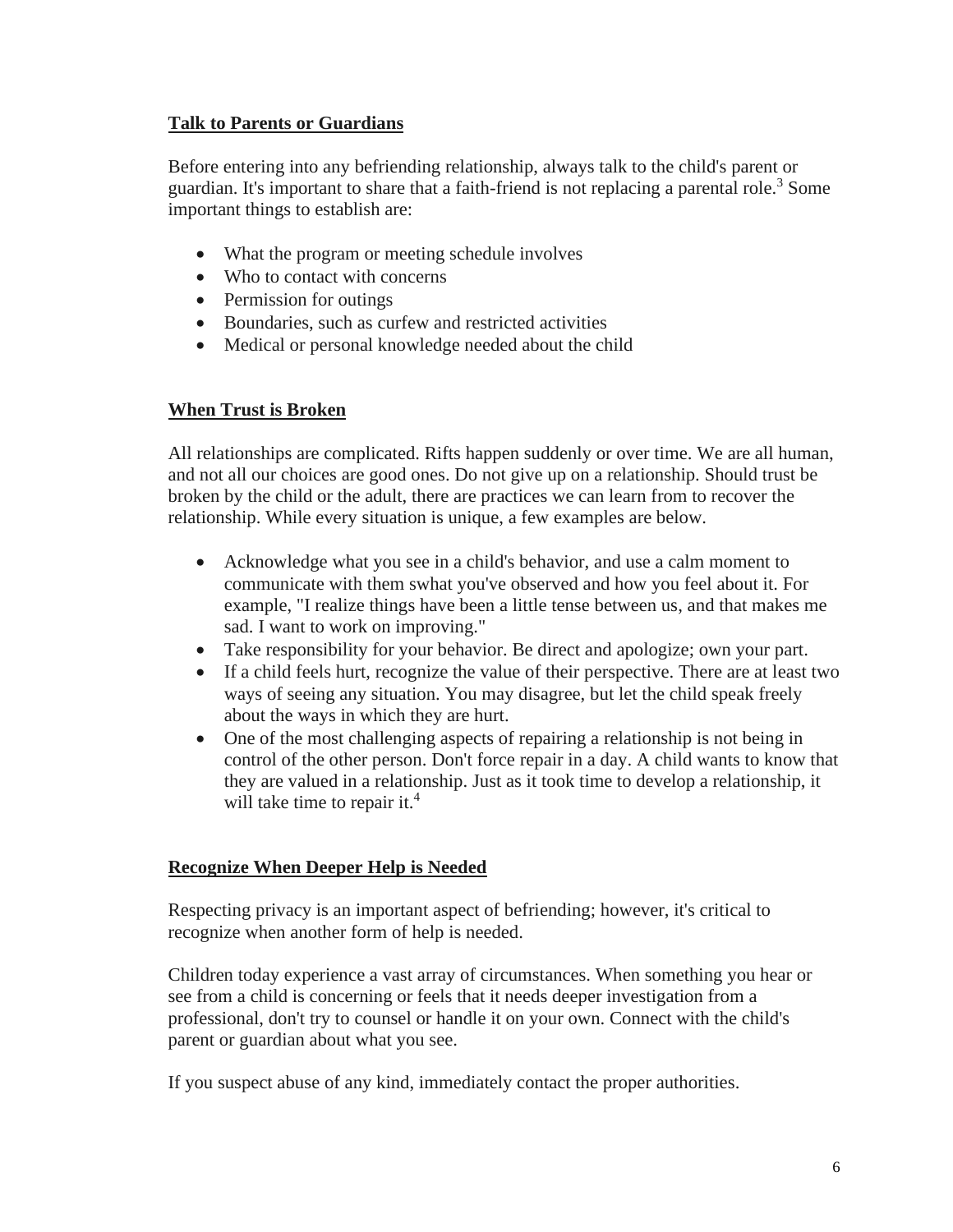# **DEVELOPMENTAL CONSIDERATIONS**

Children are constantly growing, learning, and experiencing! Having a basic insight into children's faith and emotional development will provide a general understanding of what they may be working through at each age. Depending on each child's unique circumstances and upbringing, we should not expect children everywhere to fit into developmental theories.<sup>5</sup>

James W. Fowler's "Stages of Faith" help us to understand faith development of children. In Fowler's stages, "Mythic-Literal Faith" (stage two) focuses on ages seven to twelve. To understand the characteristics of the Mythical-Literal Faith stage, here is a brief summary<sup>6</sup>:

- At this age, children's source of religious authority starts to expand past parents and trusted adults to others in their community like teachers and friends.
- Faith is something to be experienced as children think in concrete and literal ways. Faith becomes the stories told and the rituals practiced.
- Children at this age can start to work out the difference between verified facts and things that might be more fantasy or speculation.
- Later in this stage, children begin to have the capacity to understand that others might have different beliefs than them.

Now let's look at how each age is developing.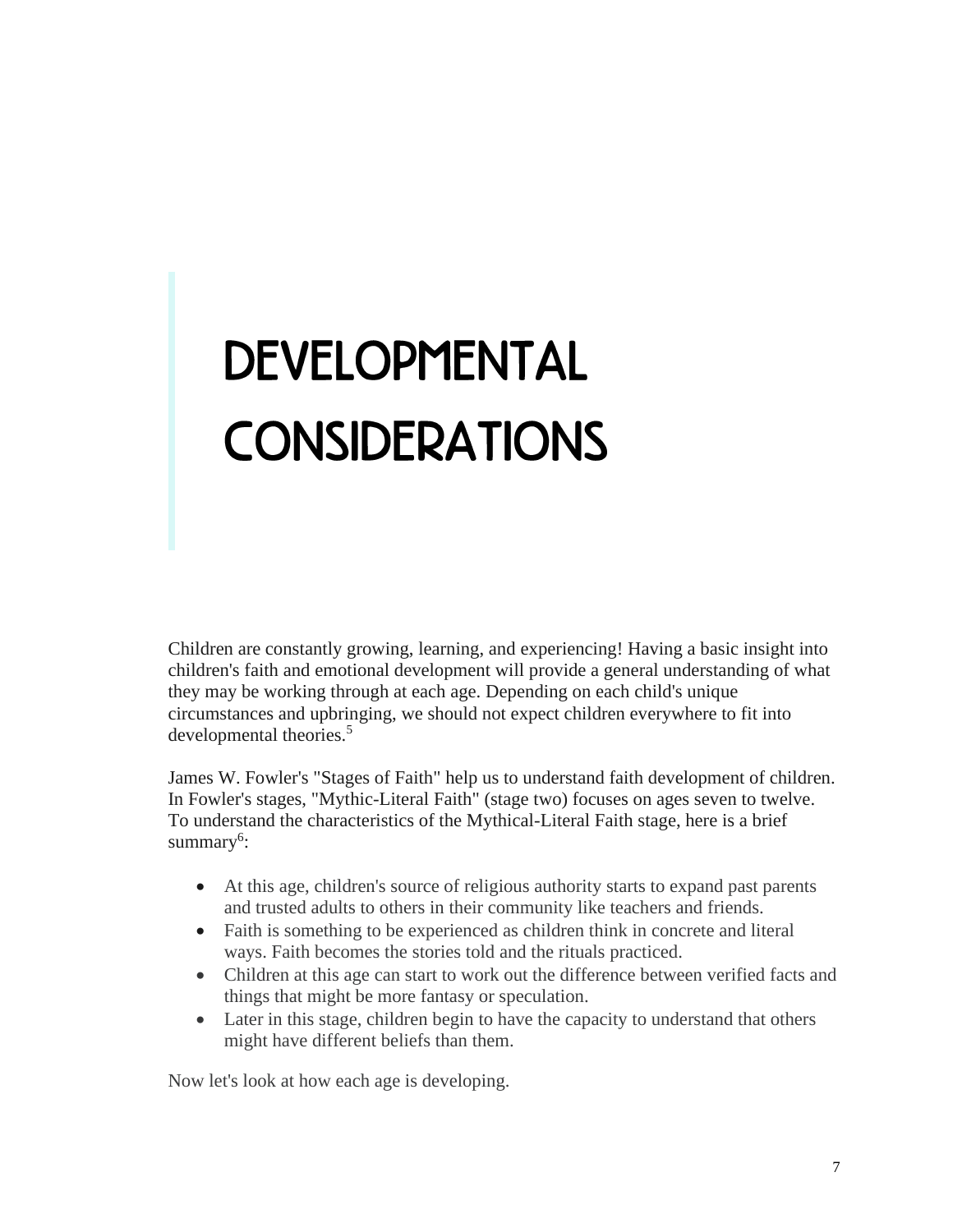## **Early Elementary<sup>+</sup> Approximate age: 7 to 9**

Early elementary school-age children begin to think for themselves and develop personal values. They are developing reasoning skills, wanting to know "why" and "how" as they explore options. You may find they ask a lot of questions! It's important to explain things to them in preparation for the next stage of growth when they begin making their own decisions.

Children at this age are often physically, socially, and intellectually active and desire independence. They need safe opportunities to practice new skills.

## PHYSICAL AND MENTAL DEVELOPMENT (AGES 7-9) **■** Beginning to internalize values and integrate moral principles

- $\blacktriangleright$  "Buying into" what they have been taught and developing habits
- $\blacktriangleright$  Most important influence is family, but peer groups are gaining
- $\triangle$  Can remember several things at once and retain facts longer
- $\blacktriangleright$  Attention span is longer
- $\blacktriangleright$  Have a good concept of time (understanding months and years)
- $\blacktriangleright$  Think systematically and logically
- $\triangle$  Can deal with real, concrete ideas
- $\blacktriangleright$  Independent and industrious
- $\blacktriangleright$  Enjoy working on new skills
- $\bullet$  Gender differences matter

## EMOTIONAL DEVELOPMENT

- $\blacktriangleright$  Becoming more independent and trustworthy
- $\blacktriangleright$  Resolve conflict more effectively
- $\blacktriangleright$  Show an increase in empathy
- $\triangleright$  Can show verbal and relational aggression
- $\triangle$  Can differentiate between facial and situational cues that are contradictory as they seek to understand another person's feelings
- Recognize that people can experience more than one emotion at a time and that expressions may not reflect their true feelings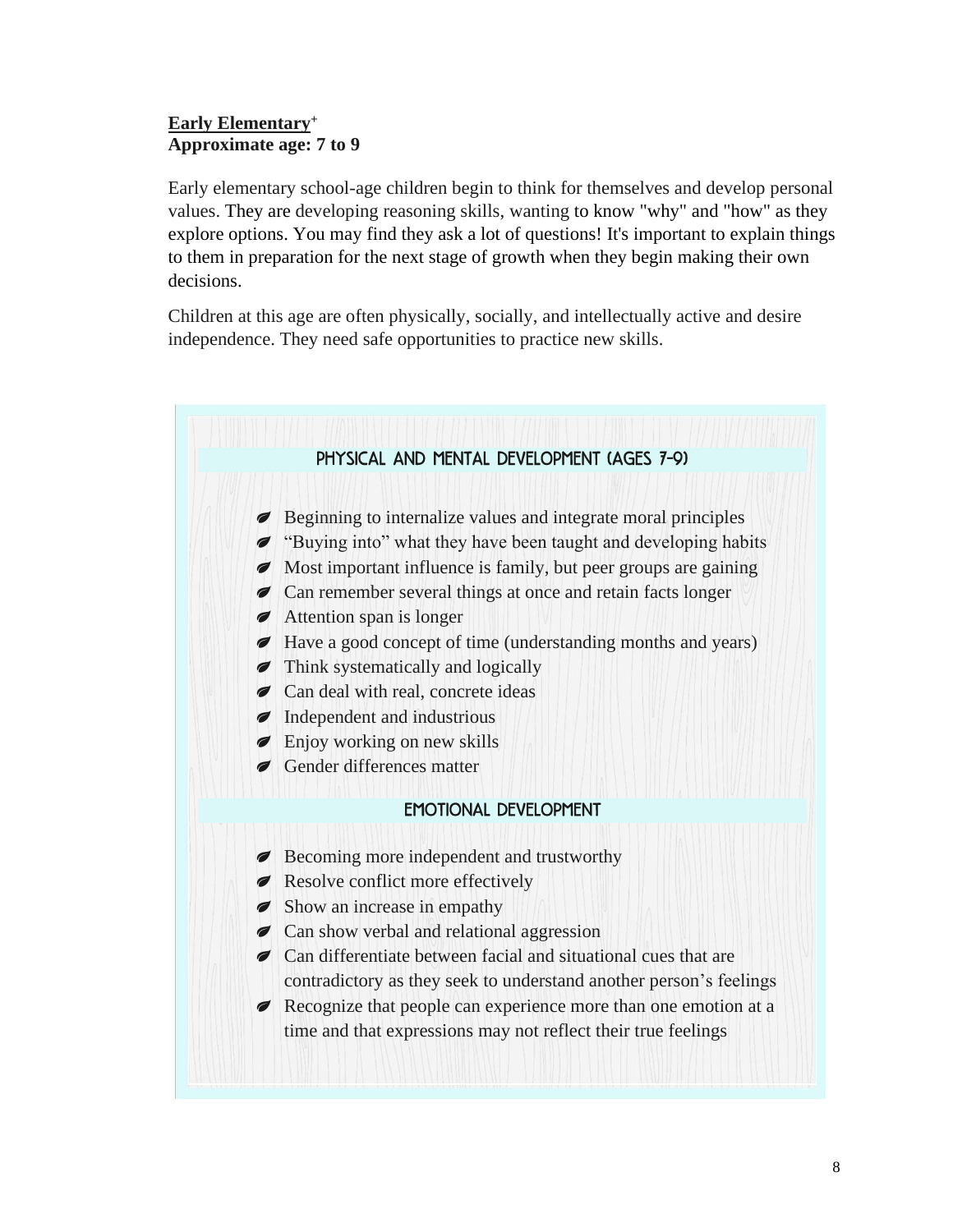At this story-centered stage of faith, children take on the stories, beliefs, and observances that define their faith community. They still think in literal ways and need hands-on experiences to learn best. They depend on rules.

### **Considerations for learning at this stage<sup>+</sup> :**

- Provide physically and intellectually relevant tasks
- Discuss the meaning of Bible verses before memorizing
- Give honest praise and acceptance
- Treat all children fairly
- Make the learning environment a safe place
- Give opportunities to read as the child is comfortable

## **Considerations for faith development at this stage:**

- Children need to experience the results of actively trusting their loving God. They don't always connect an answer to prayer with a specific prayer they prayed earlier. You can play an important role by keeping track of these, showing them their faith is real and practical.
- Encourage children to pray for the people they love and also for people they do not know
- Children need to know their faith is both reasonable (there are good reasons behind it) and real (it works in their lives)
- Be a living role model for children and talk about how God works in your life
- Show children what it means to be a disciple of Christ in the world while being mindful of the need for safe boundaries
- Guide children in ways that will help address situations in a Christian way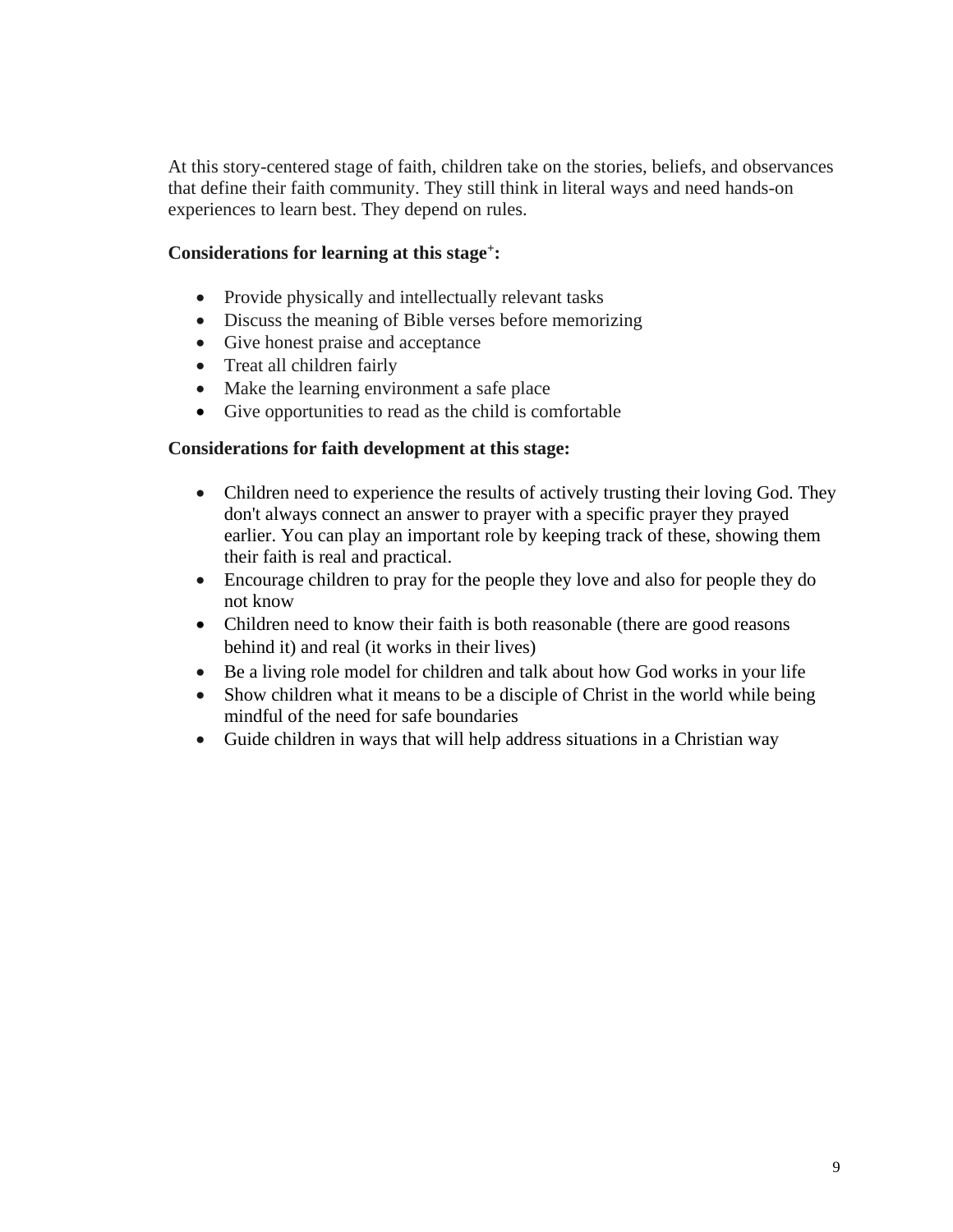## **Upper Elementary<sup>+</sup> Approximate age: 10 to 12**

Rapid growth and development changes define this stage. Children become increasingly independent as they work hard at "growing up!" This pivotal age is where selfconsciousness grows with a deep longing for acceptance and approval. If a child doesn't get acceptance in one place, they will look for it somewhere else. This can lead to a temptation to associate with "popular" people or groups regardless of the morals they may exhibit.

Older elementary-age children are beginning to grasp abstract concepts. They often appreciate a wide range of experiences. They have an awareness of justice and fairness.

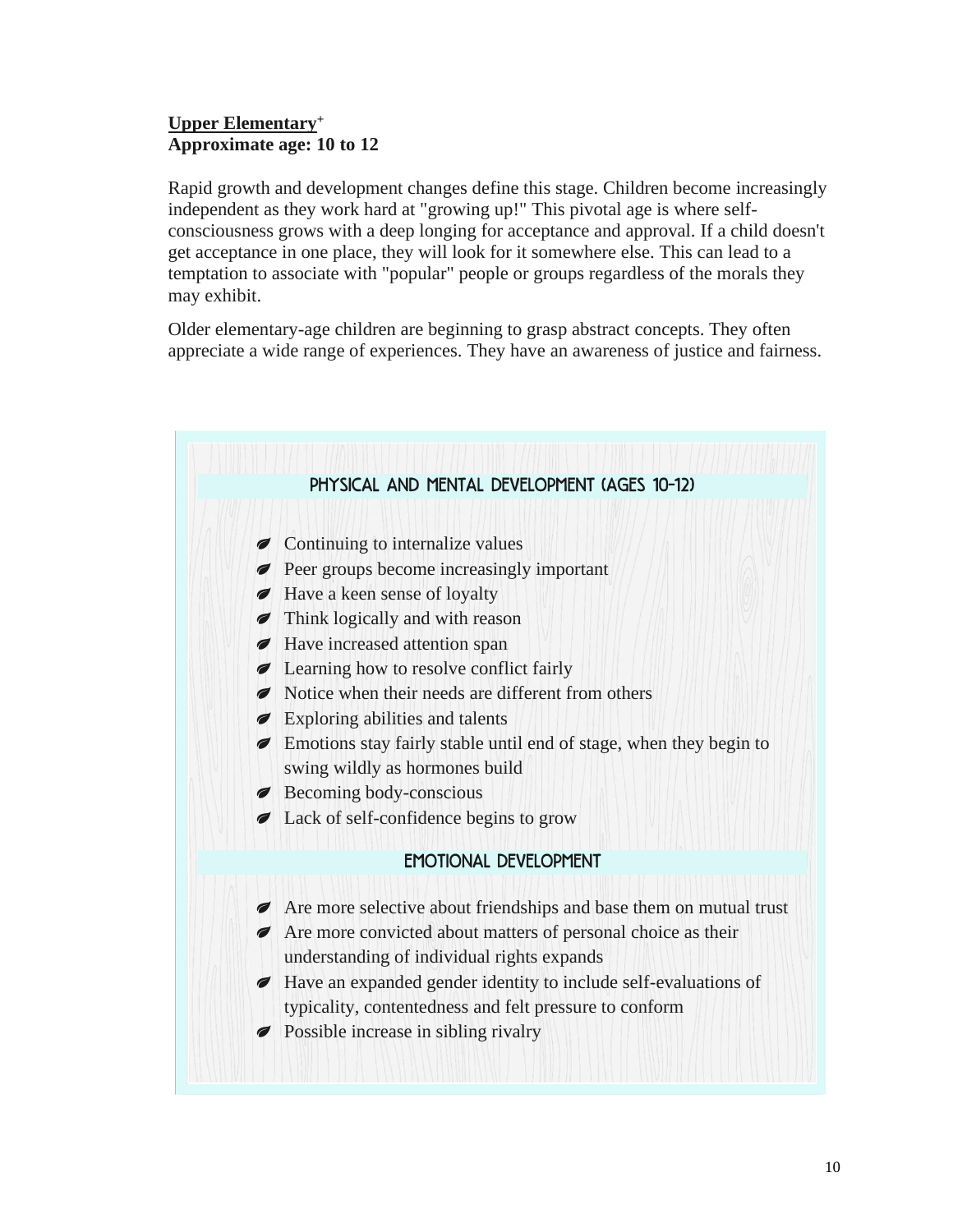As children transition from dependence to independence, they begin to realize, "these are *my* thoughts," "this is *my* life," and "this is *my* faith." They see a need to take ownership of developing their spiritual life and be responsible for their walk with God. Their identity in a faith community can deepen as they connect stories, beliefs, and rituals that allow them to say, "this is what *we* believe," "this is what *we* do," and this is *our* story."<sup>7</sup>

Children are taking in vast amounts of information at this stage, and they are ready to make choices based on it. It will be important for faith friends to help them learn to make the *right* choices. As everything seems to be changing for a child, it is essential to assure them that God's love is constant.

This is an age for understanding and establishing spiritual disciplines. Children are primed to learn that spending time with God seems to have less appeal than playing a video game, yet there is tremendous long-term importance.

Considerations for learning at this stage<sup>+</sup>:

- Vary the pace between physical and mental tasks
- Make the learning environment a safe place
- Use visual aids and life experiences
- Provide opportunities for active involvement—including missions and service

Considerations for faith development at this stage:

- Guide children in ways that deepen the belief that they are a child of God and part of God's beloved community
- Guide children in ways that show devotion to God
- Encourage prayer journaling
- Be open to discussions about God, and intentionally guide children in developing their faith
- Be open to the ways that children may experience God in ways they are not sure how to articulate
- Be an accepting adult willing to hear the many questions about God and God's presence in our lives
- Help children understand that God gave them unique gifts and provide opportunities to develop and share those gifts

Kathy Pittenger, "Develop a Discipleship System," SeeAllThePeople (Discipleship Ministries of the United Methodist Church), https://www.seeallthepeople.org/develop-a-discipleship-system.

Trent, John, Rick Osborne, and Kurt D. Bruner, eds. *Parent's Guide to the Spiritual Growth of Children*. Wheaton, IL: Tyndale House Publishers, 2000.

<sup>+</sup>These stages are adapted from:

Melanie C Gordon, "What Every Child Should Experience," Discipleship Ministries, January 28, 2016, [https://www.umcdiscipleship.org/resources/what-every-child-should-experience.](https://www.umcdiscipleship.org/resources/what-every-child-should-experience)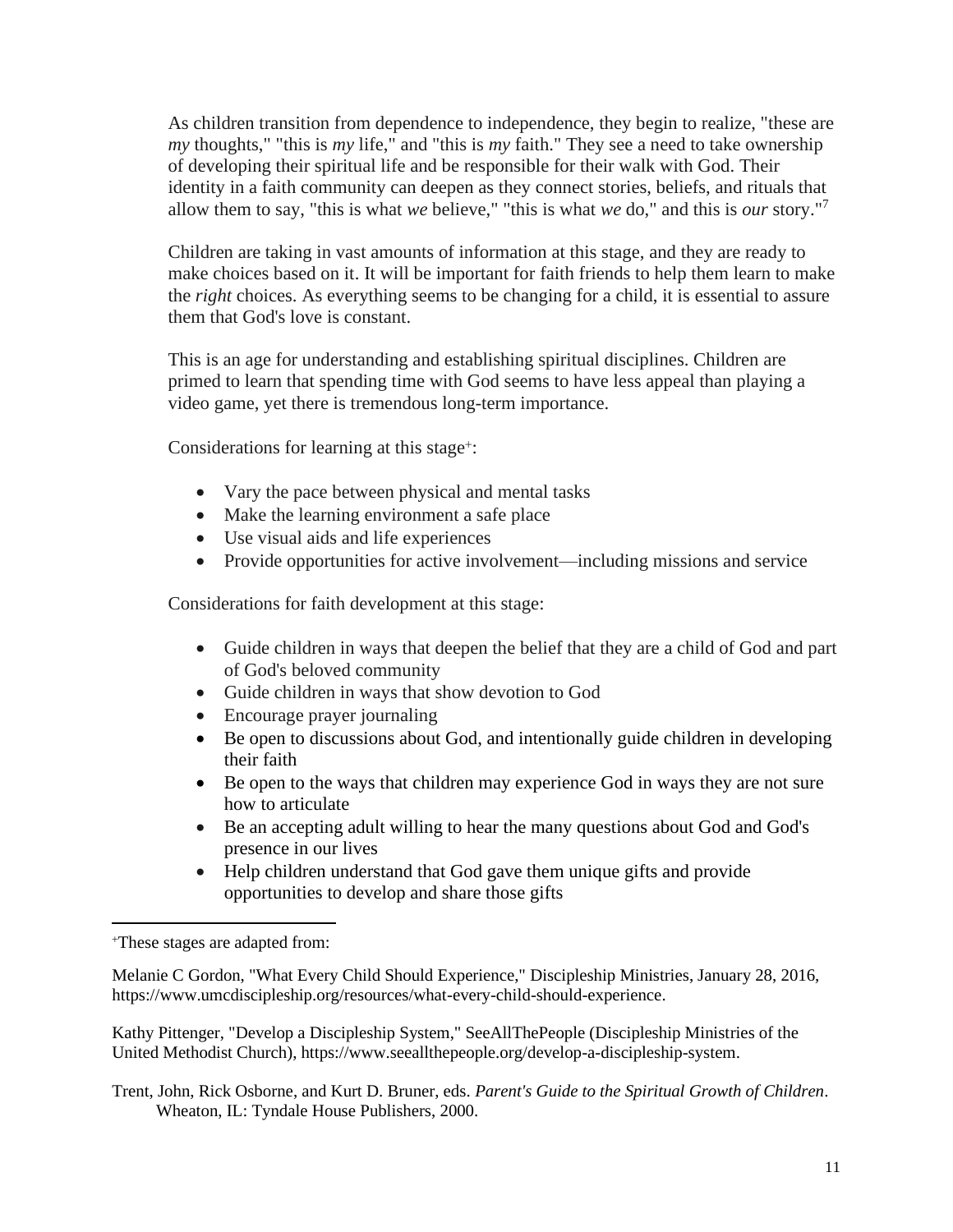## ESSENTIALS of Befriending: **LISTENING**

To answer before listening— that is folly and shame. Proverbs 18:13

My dear brothers and sisters, take note of this: Everyone should be quick to listen, slow to speak and slow to become angry [James 1:19](https://dailyverses.net/james/1/19)

In an episode of "The Looney Toons Show," Daffy Duck coaches a group of children in water polo. He instructs the aspiring athletes in his nonsensical verbiage, "I don't want you to *listen*. I want you to *hear*!"<sup>8</sup>

As silly as that sentence sounds, I would argue that Daffy may have it backward. In order to truly *hear* another's heart, we need to be fully present to *listen*.

To be present is not as easy as it sounds. Distraction finds us easily, so it takes effort and intention to be present. In doing so, we put our own wants, needs, and intentions aside. Author Marjorie Thompson says, "Presence is the root of authentic listening, and listening is the foundation of real communication and communion among persons."<sup>9</sup>

Being present allows us to hear another's heart, showing value in them and what they have to say. In befriending, we listen to understand the world from the child's perspective. It also places us in a posture of willingness to learn from whatever God may have to teach us through a child.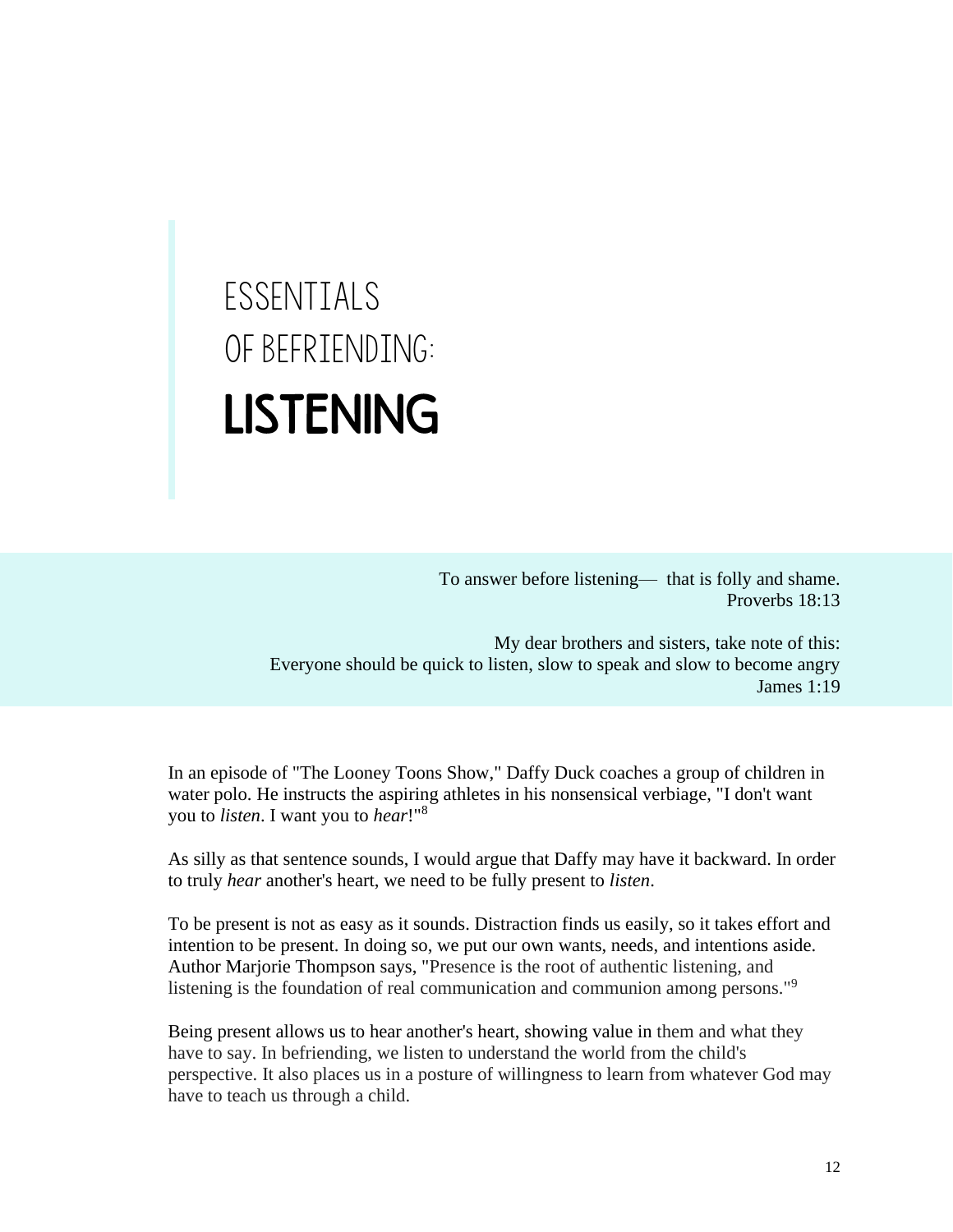## Five KEYS TO LISTENING WELL



## **Pay Attention, and Show It**

- Give your total concentration to what the child is saying. Listen with all your senses, giving your full attention.
- Silence and put away your phone, ignore distractions, avoid daydreaming, and shut down any internal dialogue.
- Be mindful of nonverbal behaviors. Use open, non-threatening body language. Avoid folding your arms. Smile, lean in, and nod when appropriate. Consciously control your facial expressions, avoiding any that might convey negative impressions.
- Make [eye contact](https://www.verywellmind.com/how-do-i-maintain-good-eye-contact-3024392) throughout the conversation. With children, this may mean you need to get down on their height/seated level as best you can.
- Allow a child to speak for themself, even if it feels like it is taking quite a bit of time to get all the words out. Don't try to finish a sentence or story for them.



## **Use Reflection Words**

Reflection is one way for you to show you are listening. Repeat what a child has said by summarizing what you heard and making sure you understand. What you repeat does not have to be the same word-for-word but should be similar.**<sup>10</sup>**



## **Use Reflection Emotions**

Reflecting a child's emotions means watching the child's behavior and describing emotions they seem to be having. This helps a child learn that it is ok to talk about feelings. For example, you might say, "I'm hearing that you're frustrated about this situation." Mirroring what the child has said helps them feel validated and understood. Some tips for reflecting emotions:

• **Take a guess even if you are unsure**

There may be times when you are unsure what a child is feeling. For example, if you are unsure if a child is angry, scared, or sad, try saying, "It seems like you are upset, or "It sounds/looks like something is bothering you." A child may not know a word for what he is feeling, and by talking, you can figure it out together.<sup>11</sup>

- **You do not always have to agree** Sometimes it is not easy to summarize a child's feelings because you think he should be responding differently. Avoid telling a child to stop feeling a certain way. Help them to deal with and understand feelings by talking through them.
- **Talk about the** *other* **feelings**

Children can have several emotions at the same time. They may feel both sad and afraid. Show care for what they may be feeling on the inside and the outside by talking about *all* the feelings.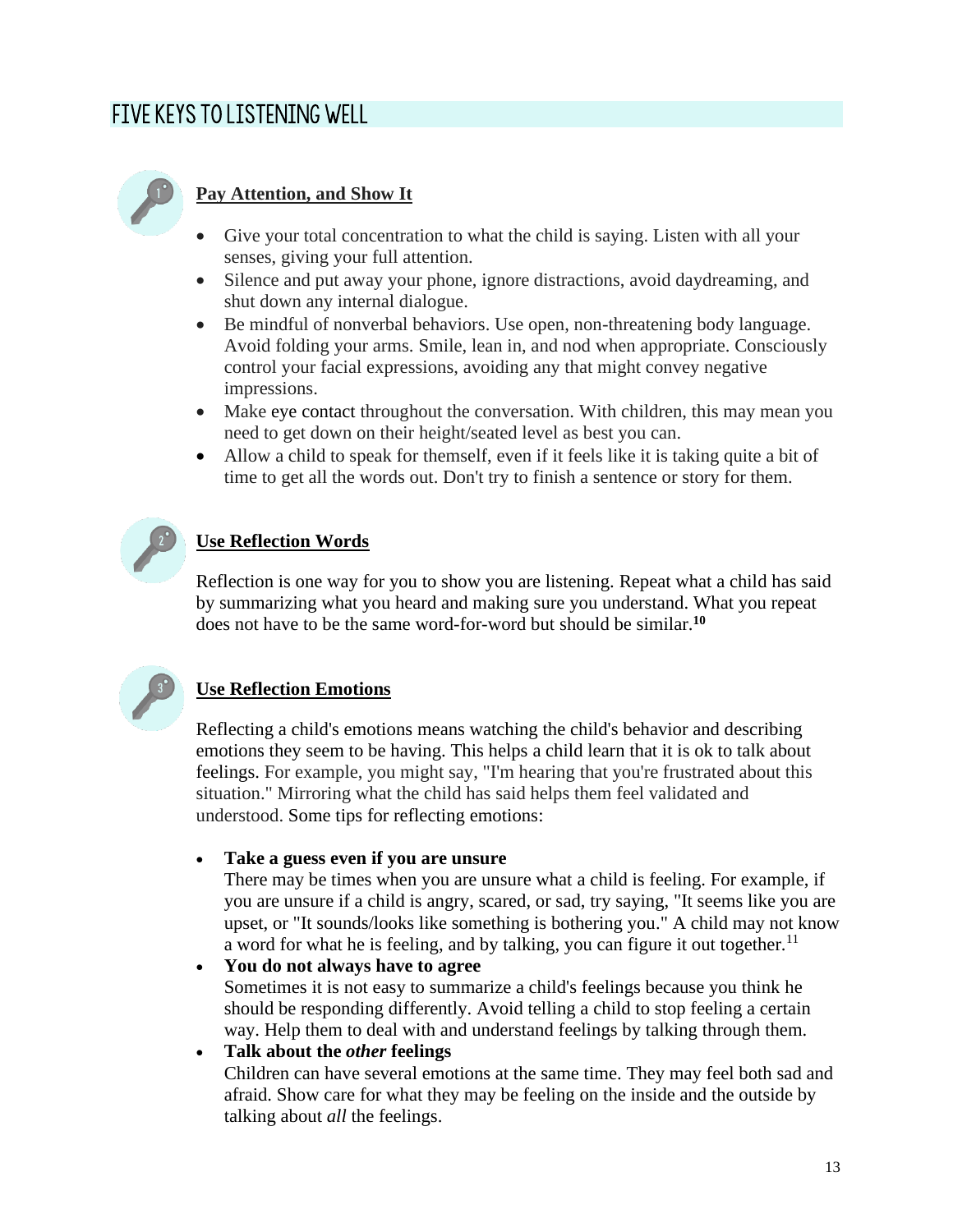

## **Ask Open-Ended Questions**

- Avoid "yes or no" questions because they can produce dead-end answers. Instead, ask open-ended questions about the child to show you are interested in them and to encourage thoughtful and expansive responses.<sup>12</sup>
- If you want to better understand something the child has said, ask for clarification. However, do not focus so much on tiny details that you miss the big picture.



## **Be Patient**

- Do not interrupt, fill periods of silence with speech, finish the child's sentences, or "top" the story (for example, saying "that reminds me of the time I...").
- Listen to understand, not to respond. Avoid preparing a reply while the child is still speaking; the last thing they say might change the meaning of what they have already said.
- Do not change the subject abruptly; this may signal boredom or impatience.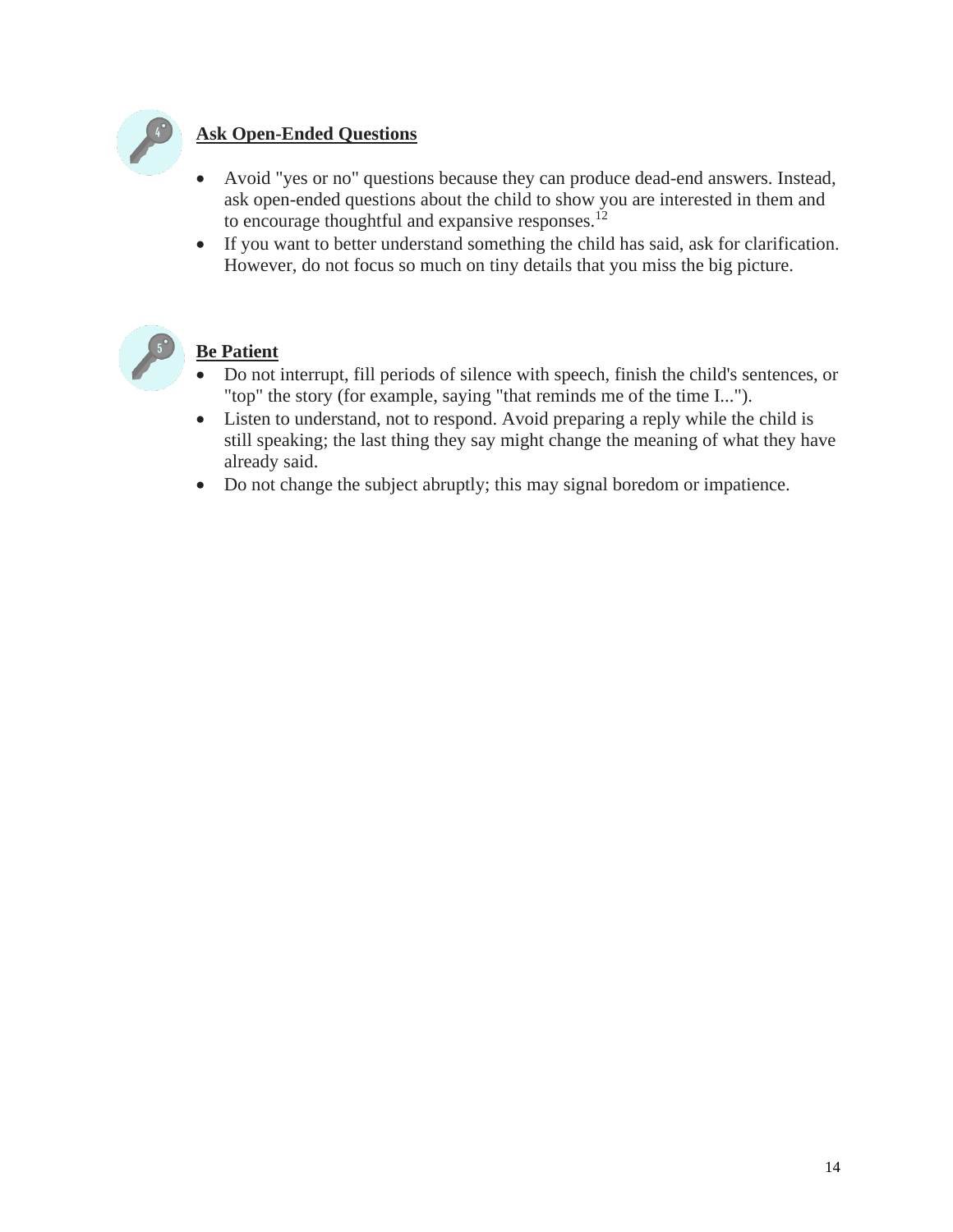## ESSENTIALS of Befriending: **SHARING OF SELF**

Gracious words are a honeycomb, sweet to the soul and healing to the bones. Proverbs 16:24

Two are better than one, because they have a good return for their labor: If either of them falls down, one can help the other up. But pity anyone who falls and has no one to help them up. Ecclesiastes 4:9-10

A word that has become popular with the rise of social media is "humblebrag." Merriam-Webster defines it as making a seemingly modest, self-critical, or casual statement or reference to draw attention to one's admirable or impressive qualities or achievements.

It is easy to want to share positive events and successes. In befriending, we need openness to share the good, the bad, *and* the ugly. In Paul's word to the Philippians, he shares, "Do nothing out of selfish ambition or vain conceit. Rather, in humility value others above yourselves, not looking to your own interests but each of you to the interests of the others." (Phil. 2:3-4)

In befriending, we are willing to say, "this is who I am, and this is what I have learned." We then allow the child to decide what may or may not be helpful to them.<sup>13</sup> Our goal is not to show what we have, what we know, or what we have achieved. We put another's interest first by expanding their view and understanding through encouragement.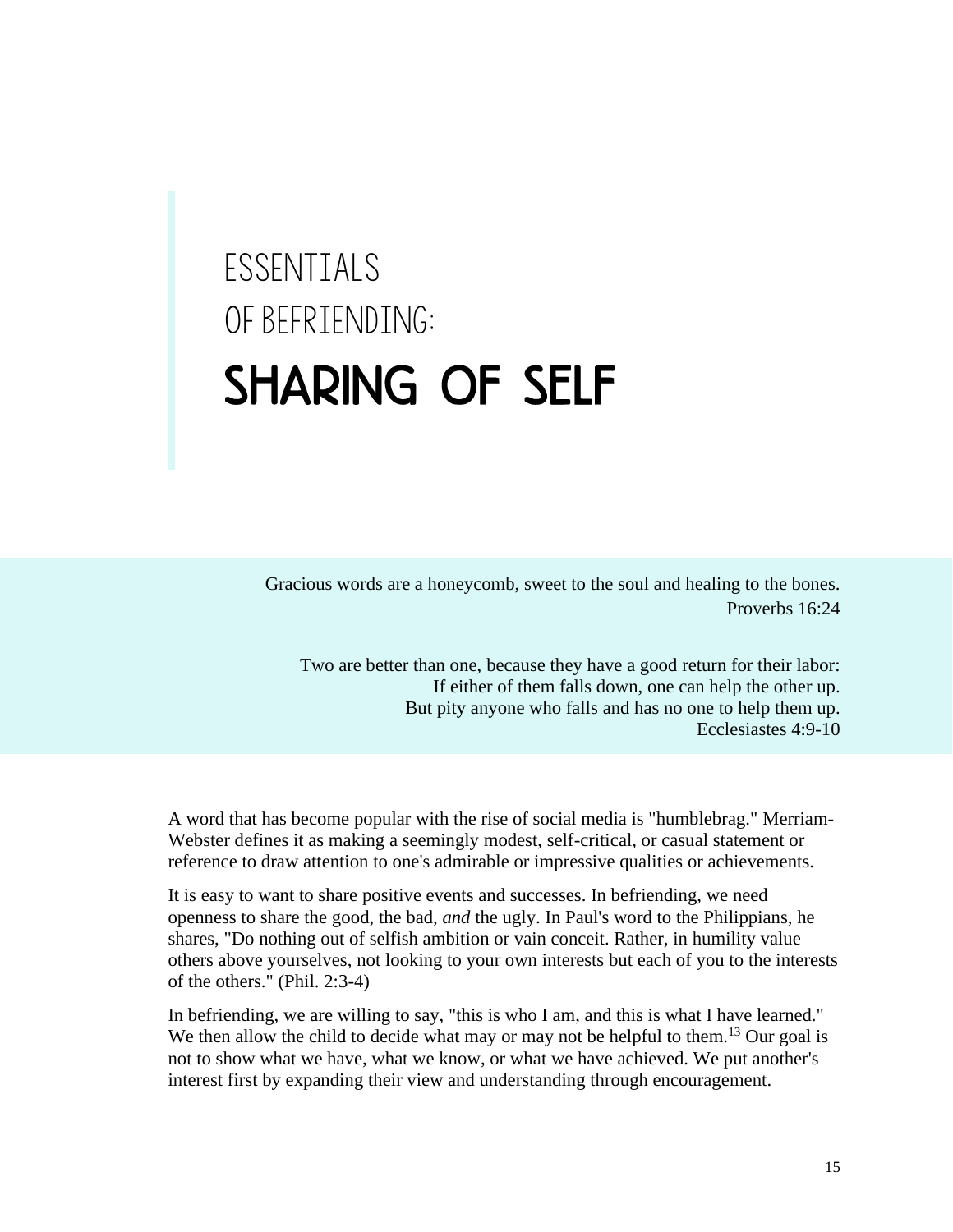## Five KEYS TO SHARING ONESELF



## **Be Willing to Learn**

Sharing of self is two-way. Be open to what the child is saying and sharing about themselves. Be willing to recapture the values of child-like attributes.<sup>14</sup>



## **Avoid Giving Advice**

Share experiences and perspectives to allow the child to decide what may or may not be useful for their own life. Give them room to wrestle.



### **Acknowledge Feelings**

Children, even small ones, have big feelings. Be sensitive to what the child is sharing. Acknowledging a child's feelings encourages healthier emotions and provides a safe space for expressing those feelings.



## **Withhold Judgment**

- Remain neutral and non-judgmental in your responses so that the child feels safe enough to continue sharing their thoughts. Words have tremendous potential for causing harm to children and adolescents.
- Make the conversation a safe zone where the person can trust that they will not be shamed, criticized, blamed, or negatively received.
- Act as a sounding board. Avoid jumping in with your own ideas, stories, or opinions about what is being said.



## **Carefully Encourage<sup>15</sup>**

- Be sincere. When you give praise, make sure it is honest; otherwise, a child will not believe the "encouragement" is truthful.
	- o Instead of saying: You are a *genius* for solving that problem!
	- o Try instead: "You came up with an excellent answer for the last question."
- Be specific and descriptive. Point out a specific aspect of a child's performance or describe what behavior led to good results. Noticing small things shows you have paid attention and you care.
	- o Instead of saying: "You did such a good job."
	- o Try: "You were so brave on stage. You were great at making eye contact and singing loudly."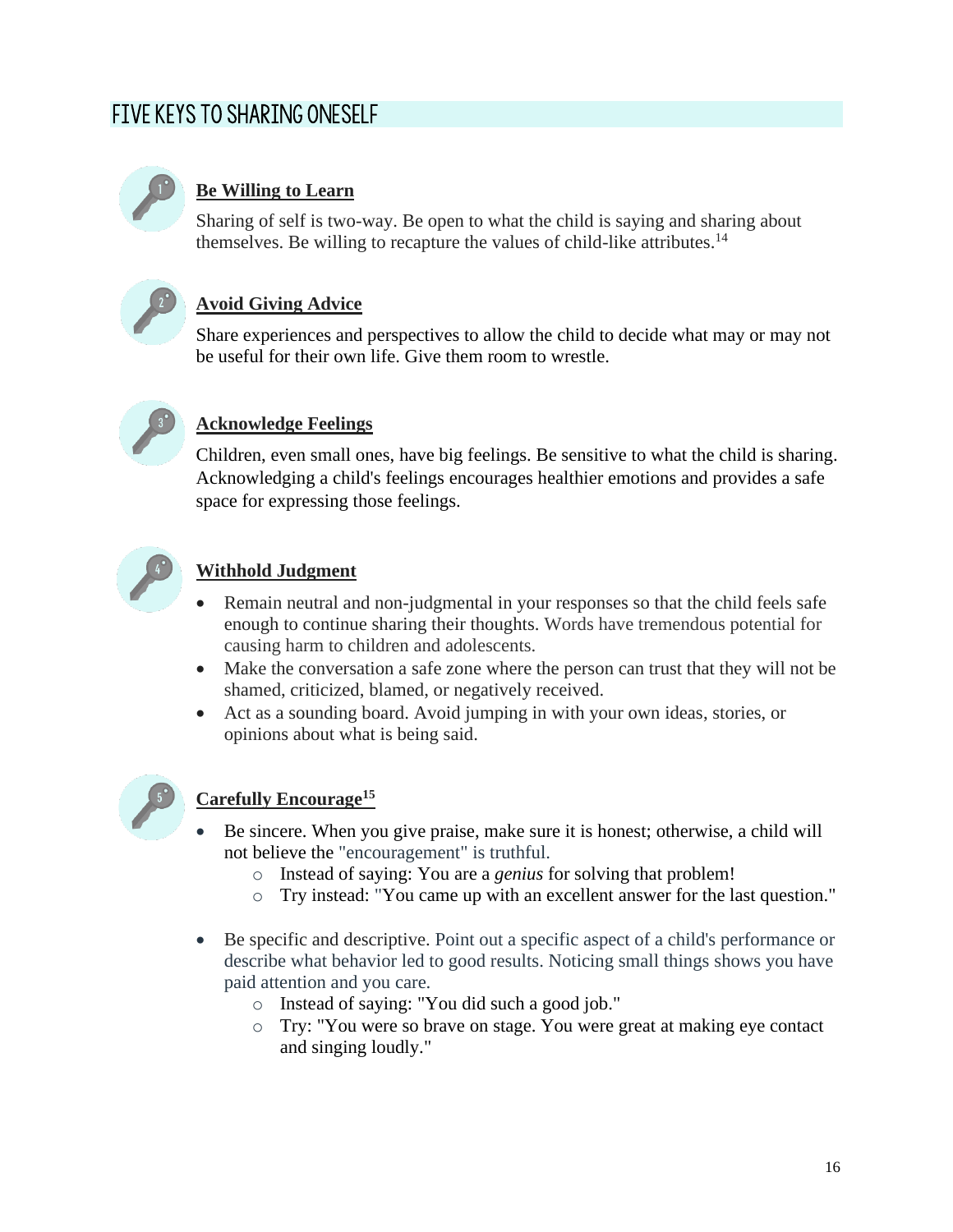- Focus on effort and process, not achievement or ability. Every child is unique, so judging by outcome can be damaging, especially when what comes easily to one child takes another more effort. It is important to compliment a child on effort and determination, not just the final result.
	- o Instead of saying: "You are a great puzzle-solver!"
	- o Try instead: "I can see that you worked really hard on putting the pieces together."
- Avoid conditional praise. Encouragement phrased as contingent upon good results or performance can lead children to believe their worth is attached to what they do, not who they are.
	- o Instead of saying: "You did very well on that, just as expected."
	- o Try: "You've worked really hard on this every day, and I like how you've drawn this picture using bright colors."
- Avoid Comparisons. Similar to conditional praise, social-comparison encouragement teaches children that winning, not learning, is the goal.
	- o Instead of saying: You are the smartest in your class!
	- o Try: You solved that problem with such great focus.
- Some Examples of Encouragement for Kids
	- o You worked really hard for this.
	- o These are very creative ideas.
	- o You've come up with a lovely solution.
	- o I can see that you've worked very hard putting this together.
	- o That's very thoughtful of you.
	- o Your compassion for others is wonderful.
	- o I like how you included your new friends in the game.
	- o It's about how much you've learned; not how much you've won.
	- o Winning or losing doesn't define who you are. You do.
	- o You have so much room to grow as long as you don't give up.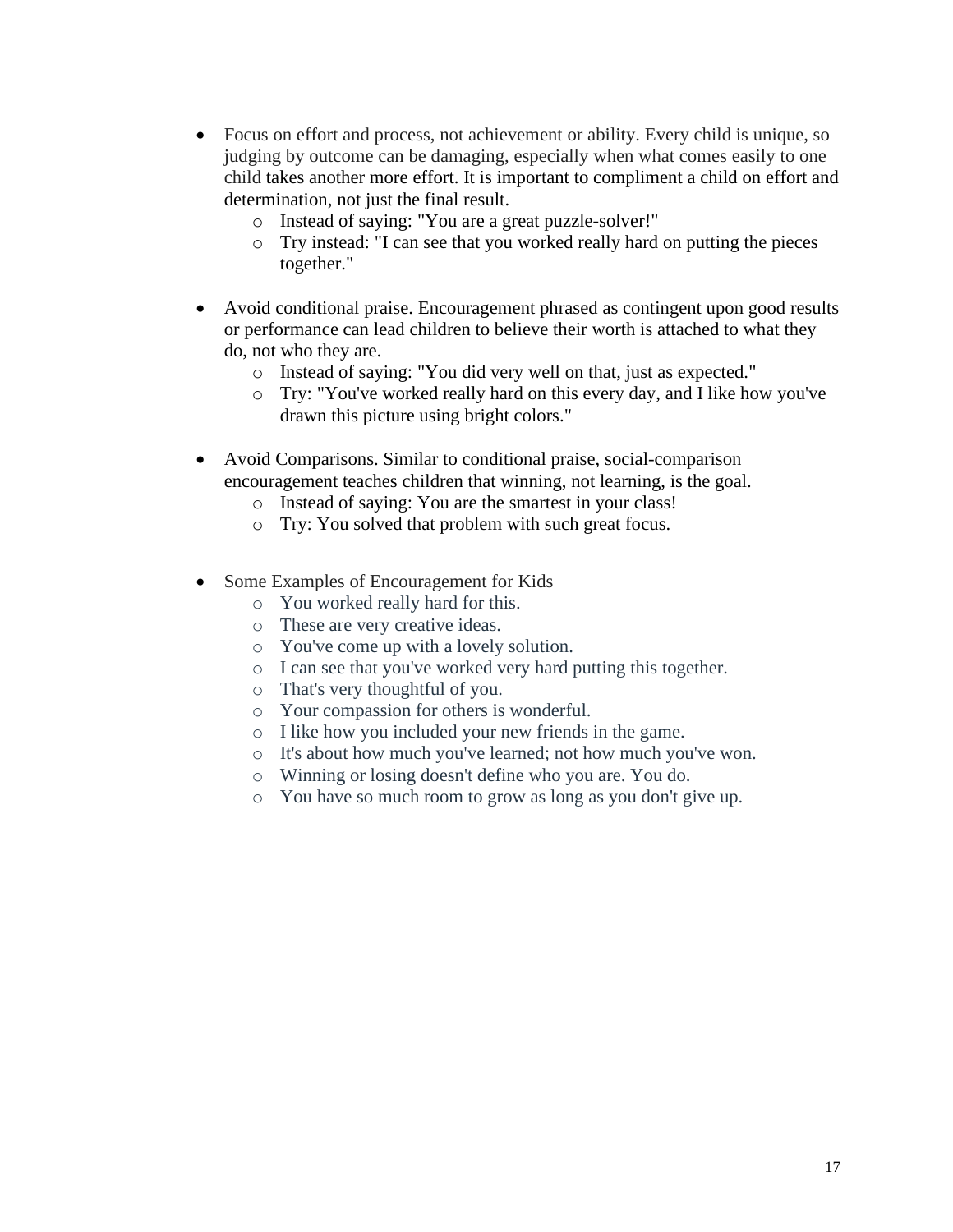## ESSENTIALS of Befriending: **RESPECT**

Be devoted to one another in love. Honor one another above yourselves. Romans 12:10

So in everything, do to others what you would have them do to you, for this sums up the Law and the Prophets. Matthew 7:12

Treating another with respect is a special grace. We respect others by seeing them as precious and beloved children of God. Genuine respect means accepting someone with unconditional love, even when values or beliefs differ from our own.<sup>16</sup>

Most everyone has heard the phrase "respect your elders," but how does respect factor into befriending a "younger" child? First, respect is a two-way street; we need to show respect if we want to be respected.

Second, scripture points to a significant reason to show respect to a child. When the disciples try to turn children away from Jesus, but he rebukes them. "Let the little children come to me," He says, "and do not hinder them, for the kingdom of God belongs to such as these. Truly I tell you, anyone who will not receive the kingdom of God like a little child will never enter it." (Mark 10:14-16) Showing respect for children gives them a sense of belonging and value, all the while showing adults the way to God's kingdom.

Finally, Mark continues, "And he took the children in his arms, placed his hands on them and blessed them." Most importantly, we choose to respect children because Jesus respected children.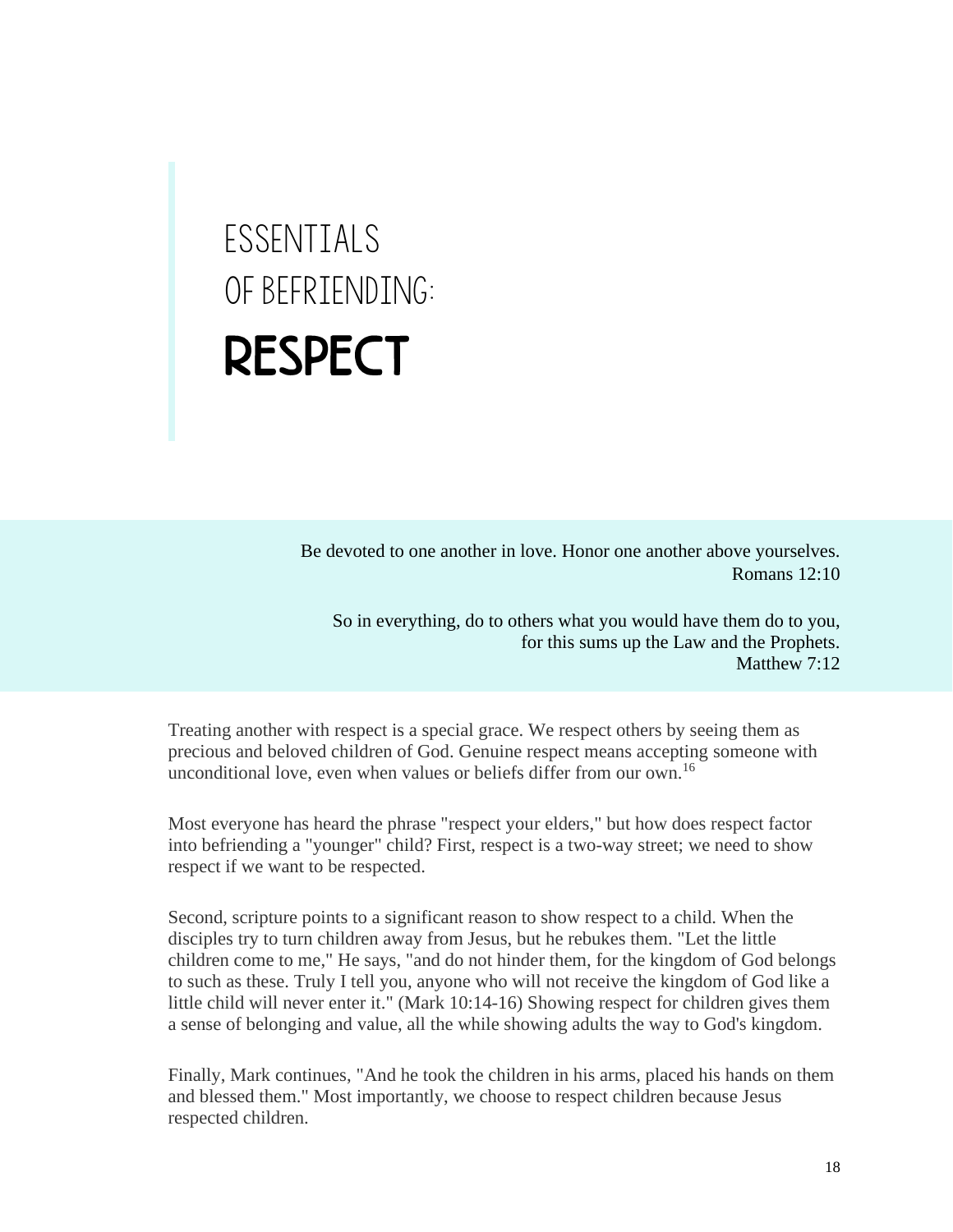## Five KEYS TO SHOWING RESPECT



## **Value Time and Thoughts**

- Children are generally viewed as having a low place in society, with little to contribute. Jesus' actions in welcoming children show us that their presence is important! Give respect by welcoming and giving value to what they have to say.
- Value a child's presence by expressing your thanks for spending time with you.



## **Use Good Manners**

It may sound strange, but modeling courtesy and grace teaches a child how to treat all people. It instills a sense of self-respect and makes others feel valued.



## **Respond with Grace**

- Children do some silly things! When appropriate, laugh at their joke or funny story. However, be careful to refrain from laughing when a child makes a mistake, falls down, or, for example, accidentally gets food stuck in their hair! It may be funny to us, but being laughed at for a mistake can be humiliating to a child.
- Show unconditional love. It shows your commitment to the child and models God's grace to his people.



## **Show Trust by Allowing Independence**

• Serving is essential, and there is a place for it with children. However, allowing children to try things for themselves can empower them. Give a child the chance to pour their own drink, clean up after him/herself, or carry his own plate of food to the table. It is a confidence booster and increases ability. The more a child does things by themselves, the more they will learn and the more they will grow.<sup>17</sup>



## **Respect Privacy**

- Part of showing respect to children is remembering that some things can be "big" or embarrassing, and they can count on you to keep them private. Showing respect involves being aware of a child's feelings and honoring them.
- When a child brings up a "big" topic, be intentional about how you respond. How a child feels during a conversation will be even more important than what you talk about<sup>18</sup>. Answer with a phrase such as:
	- o "I'm glad you want to talk about this."
	- o Thank you for talking to me about this. I know it's not easy to bring up big stuff."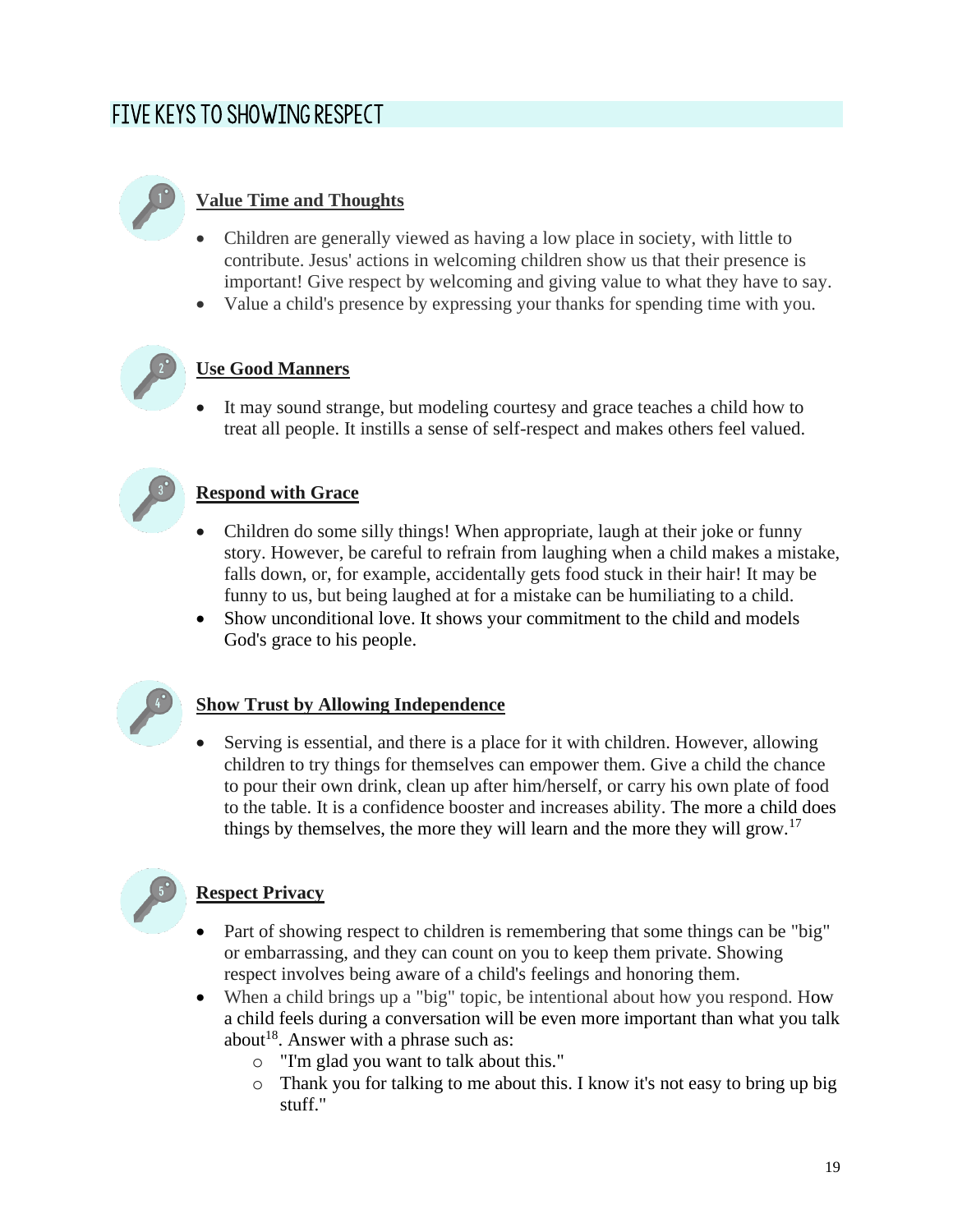## ESSENTIALS of Befriending: **COMMITMENT**

Commit to the Lord whatever you do, and he will establish your plans. Proverbs 16:3

Do not be anxious about anything, but in every situation, by prayer and petition, with thanksgiving, present your requests to God. Philippians 4:6-7

The most important thing to remember in befriending is that it doesn't matter that you do not have all the answers. Jim Henson said, "Kids don't remember what you try to teach them. They remember what you are."

Befriending at its root is a bond of commitment that says, "we are in this together." It is sticking with a person through the ups and downs. Being able to depend on another person to walk alongside us no matter what creates a solid and lasting relationship.

We find examples throughout scripture of this type of commitment. Paul tells the church at Philippi, "Join together in following my example, brothers and sisters, and just as you have us as a model, keep your eyes on those who live as we do." (Phil. 3:17)

A committed befriending relationship means that someone next to us shows a living, breathing example of what faith in God looks like. Let's look at important areas of commitment to establish in a befriending relationship with a child.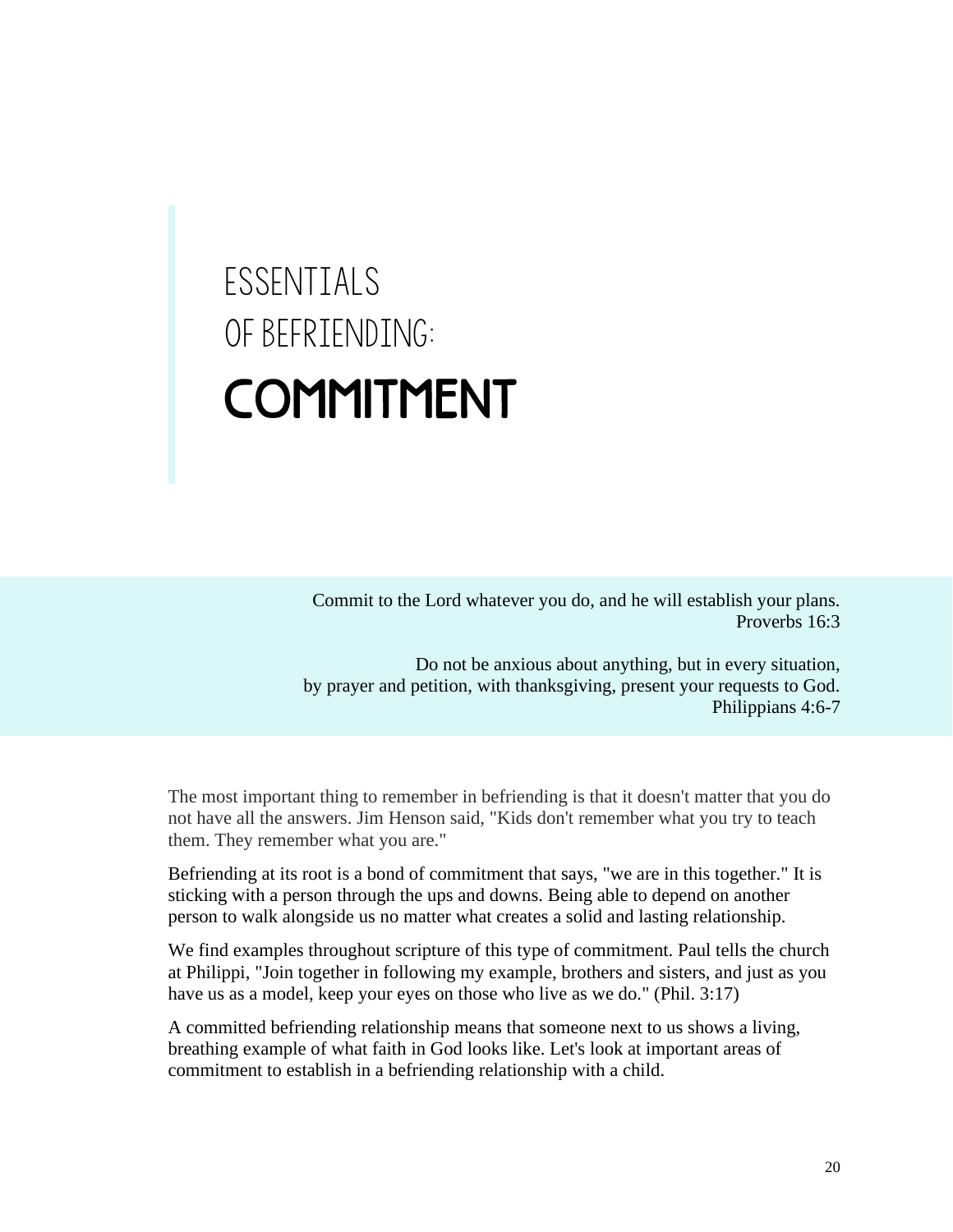## Five KEY Commitments to make



## **Commitment to Time**

Everyone is busy, making it hard to devote time to a person regularly. Committing dedicated time to a child is essential for them to know that you value them. Relationship building takes time, so patience and consistency are necessary.



#### **Commitment to Speaking Truth in Love**

An essential part of any relationship is honesty. Be gracious in speaking the truth in love so the child knows you are someone who can be trusted. In practicing this, a child will know that they can turn to you for honesty when the world makes them question things.



## **Commitment to Blessing**

- To speak blessing to someone is a prayer in humility, asking for God's favor and protection. It's God using a human to impart His message and image of identity and destiny to another person's heart.<sup>19</sup> Speaking blessing over a child is one of the most empowering things we can do. In a world where negativity is rampant, speaking blessing impresses positive truths from God.
- As you end your time together, take a moment to make eye contact and speak special words from God. Try to choose something specific that will help the child through the week or specific situation. If appropriate, you can also choose a passage of scripture that is meaningful to you or the child. Some examples are:
	- o "The Lord bless you & keep you; the Lord make his face shine upon you & be gracious to you; the Lord turn his face toward you & give you peace." (Numbers 6:24-26)
	- o "May our Lord Jesus Christ himself & God our Father, who loved us & by his grace gave us eternal encouragement & good hope, encourage your heart & strengthen you in every good deed & word." (2 Thessalonians 2:16-17)
	- o "Be strong & courageous. Do not be terrified; do not be discouraged, for the Lord your God is with you wherever you go." (Joshua 1:9)
	- o "Trust in the Lord with all your heart & do not lean on your own understanding. In all your ways acknowledge him & and he will make your paths straight." (Proverbs 3:5-6)
	- o The Lord your God is with you, the Mighty Warrior who saves. He will take great delight in you; in his love he will no longer rebuke you, but will rejoice over you with singing." (Zephaniah 3:17)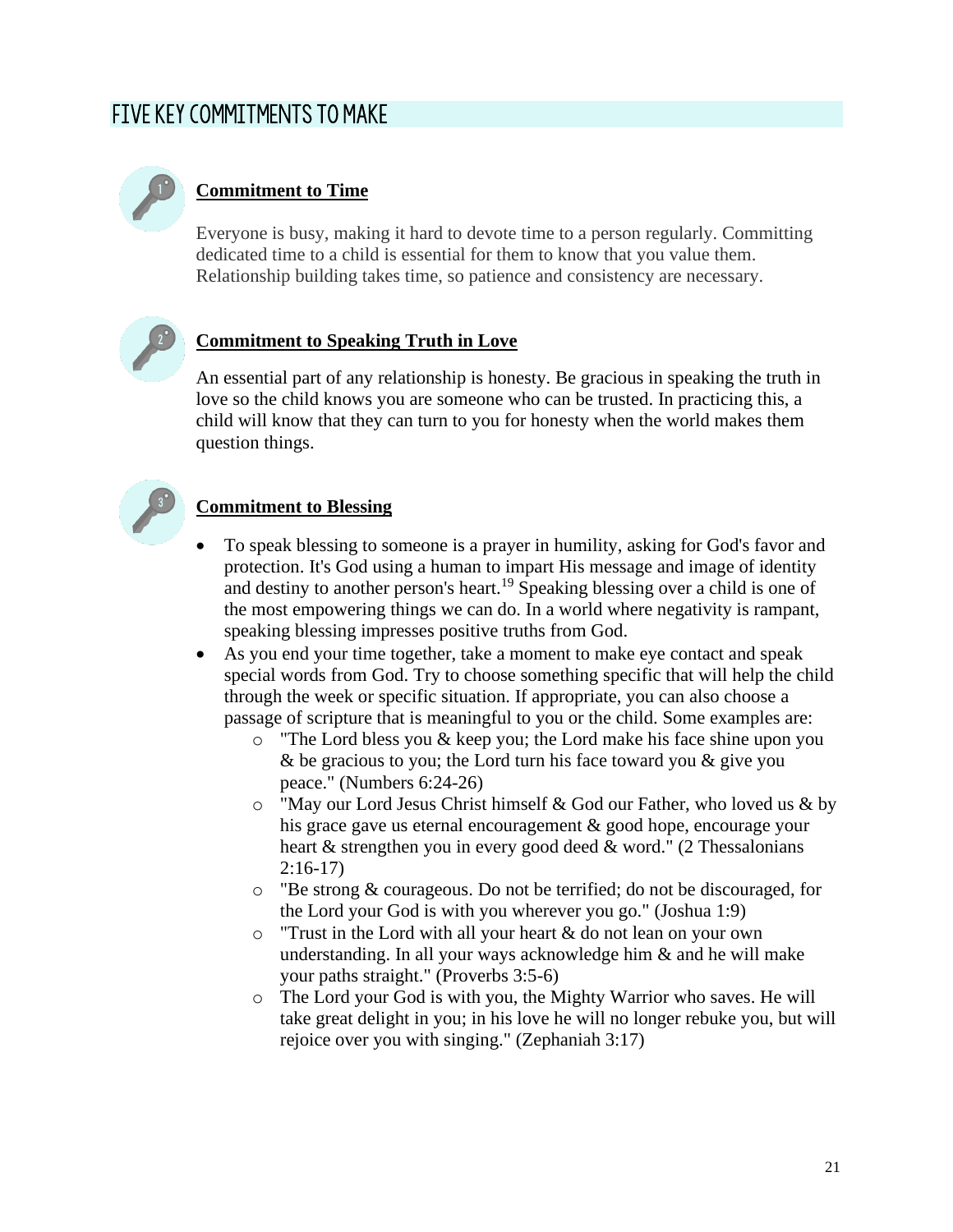

## **Commitment to Prayer**

- Prayer is foundational for anything we do. Commit to praying for your time together.
- Ask the child how you can be in prayer for them every time you meet.
- Ask the child to pray for you. They can talk to God about big things and small.
- Keep a journal with requests you have brought before God so you can follow up with one another. Talk about ways God has answered prayer.



## **Commitment to Christ**

- Dr. Lawson Murray says, "Children may be small in stature, but they're big in discernment."<sup>20</sup> Children watch our every move, learning how to behave by using the example they see and hear. Be sure that your actions line up with your words.
- Of all the things a friend might share, children need relationships that share what it looks like to love God completely. That does not mean you are perfect! It means you do your best to walk with God and reflect His love each day.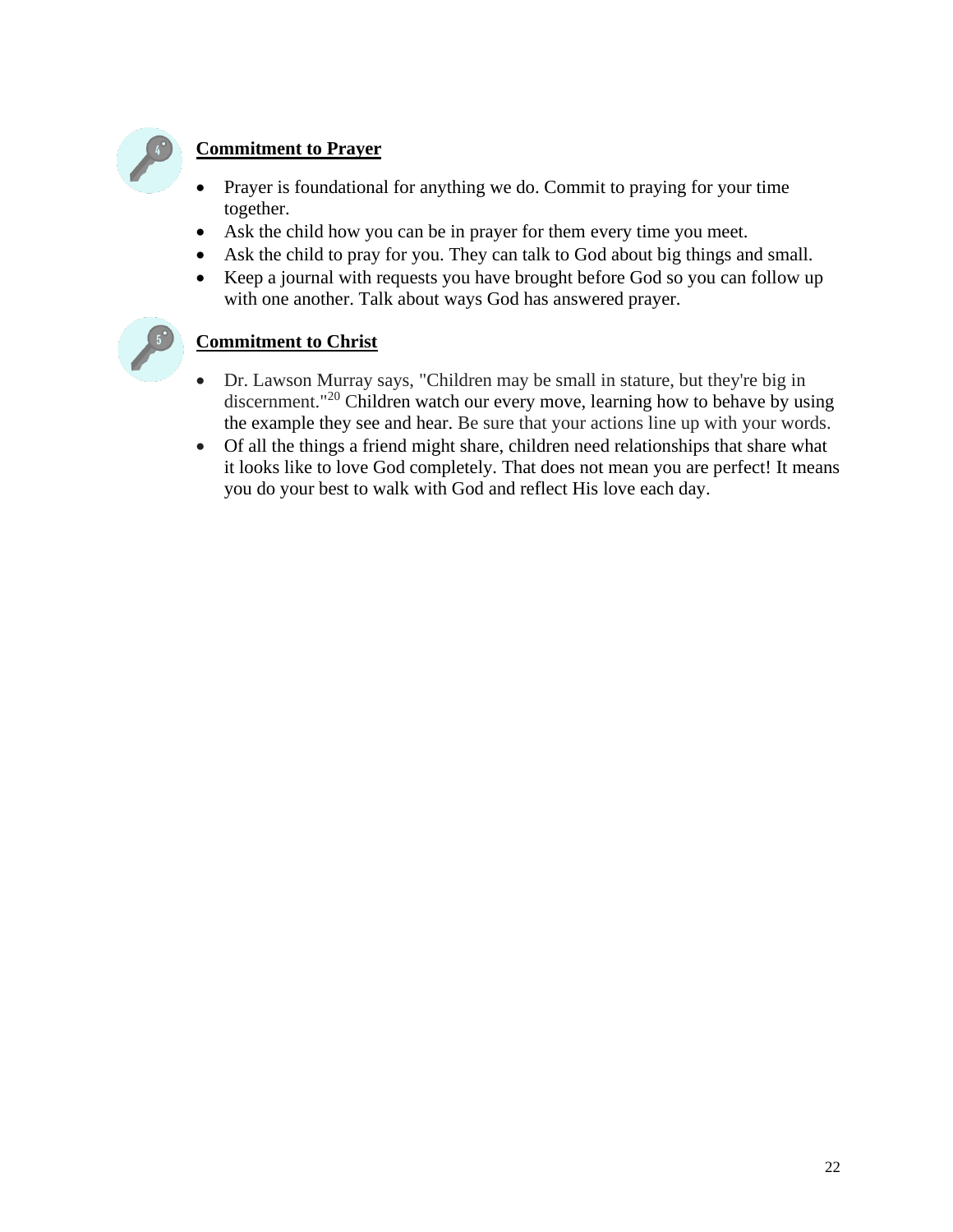#### References

- <sup>1</sup> Mulholland, M. Robert, and R. Ruth Barton. *Invitation to a Journey: A Road Map for Spiritual Formation*. Downers Grove, IL: InterVarsity Press, 2016.
- <sup>2</sup> Richmond, Garland Diana S. *Family Ministry: A Comprehensive Guide*, 567. Downers Grove, Ill: IVP Academic, 2012.
- <sup>3</sup> Richmond, Garland Diana S. *Family Ministry: A Comprehensive Guide*, 568. Downers Grove, Ill: IVP Academic, 2012.
- <sup>4</sup> Scharff, Constance. "6 Ways to Rebuild a Relationship with Your Children." HuffPost. HuffPost, May 18, 2016. https://www.huffpost.com/entry/6-ways-to-rebuild-a-relationshipwith-your-children\_b\_7294726.
- <sup>5</sup> May, Scottie. *Children Matter: Celebrating Their Place in the Church, Family, and Community*, 85. Grand Rapids, MI: William B. Eerdmans Pub., 2005.
- <sup>6</sup> A Place of Wholeness, Based on the work of James Fowler. "Handout 1: Stages of Faith Development." UUA.org, April 12, 2021. https://www.uua.org/re/tapestry/youth/wholeness/workshop2/handout1-stages-faithdevelopment.
- <sup>7</sup> Stonehouse, Catherine. Essay. In *Joining Children on the Spiritual Journey: Nurturing a Life of Faith*, 162. Grand Rapids, MI: Baker Academic a division of Baker Publishing Group, 1998.
- <sup>8</sup> Davidson, Hugh, Larry Dorf, and Rachel Ramras. "Bobcats on Three!" Episode. *The Looney Toons Show* 2, no. 1, October 2, 2012.
- <sup>9</sup> Thompson, Marjorie J. *Family, the Forming Center*, 59. Nashville: Upper Room Books, 1996.
- <sup>10</sup> "Active Listening." Centers for Disease Control and Prevention. Centers for Disease Control and Prevention, November 5, 2019. https://www.cdc.gov/parents/essentials/communication/activelistening.html.

 $11$  Ibid.

 $12$  Ibid.

- <sup>13</sup> Richmond, Garland Diana S. *Family Ministry: A Comprehensive Guide*, 567. Downers Grove, Ill: IVP Academic, 2012.
- <sup>14</sup> Judith, Sadler Mary. "All-Age Learning: Implications for Faith Development, Education and Nurture in a Changing Church." *Durham Theses*. Thesis, Durham University, 1994. http://etheses.dur.ac.uk/5104/.